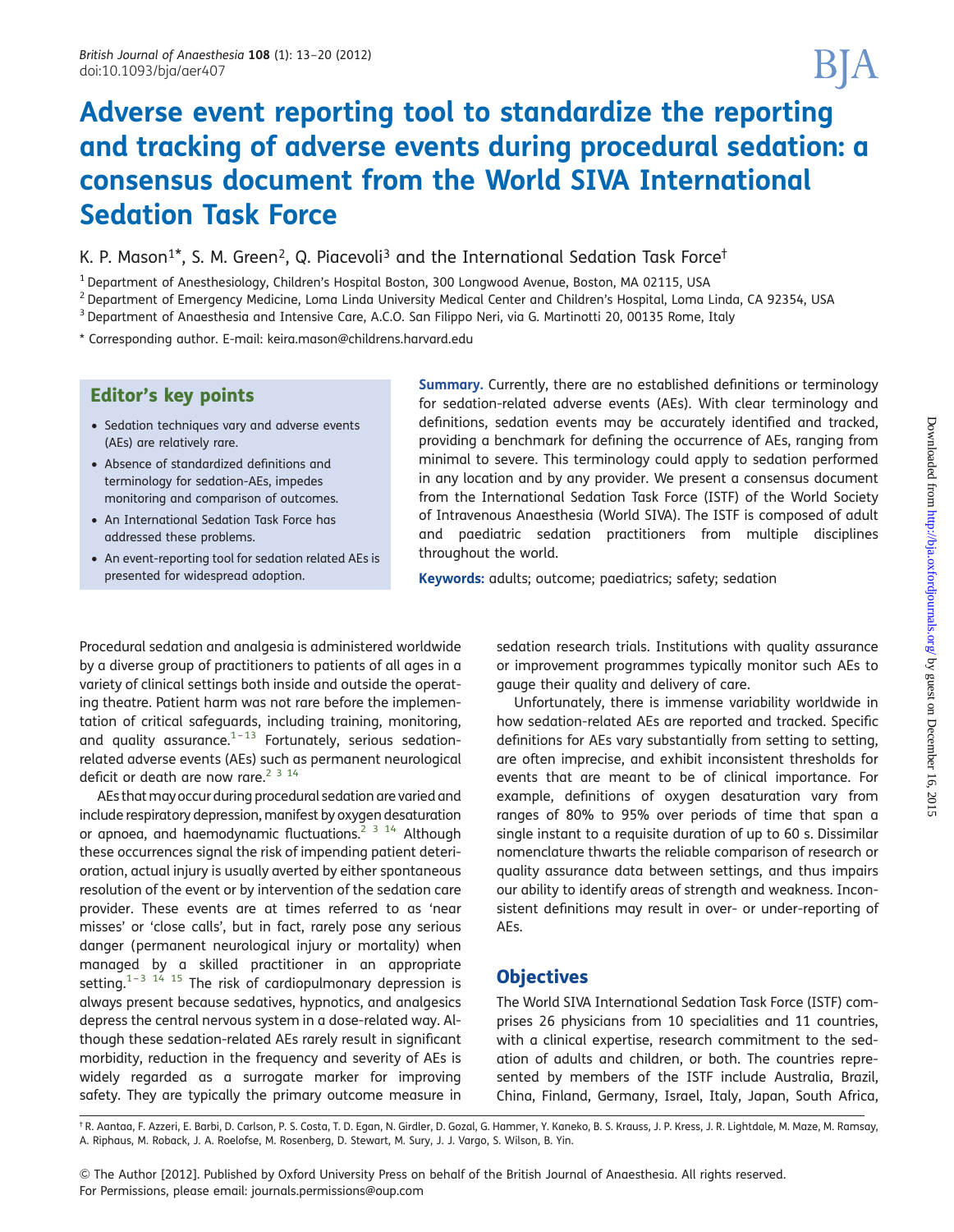the UK, and USA. The ISTF has convened to reach a consensus between sedation experts representing a wide variety of specialities all over the world. Agreement on standardized definitions and terminology for sedation-related AEs between specialities is a first step toward identifying the frequency and severity of these events. Our intent is to incorporate the sedation-related AE taxonomy into an AE Sedation Outcome Tool that is clinically relevant to all specialities and providers, is applicable to sedation provided in any location (from the intensive care unit to the emergency department), is internationally applicable, and is as objective and reproducible as possible.

We foresee this standardized nomenclature and AE Sedation Outcome Tool as having the potential to be applied in the following ways:

- (i) incorporation by individuals and institutions into their local policy and quality improvement to evaluate the safety and efficacy of facilities where sedation procedures are performed;
- (ii) worldwide utilization in areas without organized sedation systems, including the developing world;
- (iii) sharing and comparison of data, facilitating the identification of sedation practices with the safest and most efficacious outcomes;
- (iv) allowing comparison of sedation studies and subsequent systematic reviews and meta-analyses;
- (v) incorporation and adoption of the World SIVA AE Sedation Outcome Tool as an open access webbased template ([www.InternationalSedationTask](www.InternationalSedationTaskForce.com) [Force.com](www.InternationalSedationTaskForce.com)) in which the sedation care provider can document and track his individual and institutional sedation outcomes while simultaneously contributing to a worldwide data collection of sedation outcomes through this website; this effort is designed to promote standardized and safe sedation care worldwide;
- (vi) facilitation of sedation-related didactics, training, and simulation as a foundation for developing standardized approaches to training and (re)credentialing;
- (vii) helping to build an objective hierarchical structure that predicts ongoing risk of serious  $AEs$ ;<sup>[16](#page-6-0)</sup>
- (viii) contribution towards an awareness among practitioners of the importance and relevance of sedationrelated AEs.

# **Methods**

The 26 members of the World SIVA ISTF represent the specialities of anaesthesia, emergency medicine, paediatrics, critical care, hospital medicine, dentistry, and gastroenterology from 11 countries. This group represents sedation providers across the specialities and continents, including those caring for both adults and children. Members were nominated by World SIVA leadership based on their demonstrated dedication and competence in research, clinical experience in the field of procedural sedation, or both.

The Task Force engaged in a detailed exchange of ideas via e-mail and during a group meeting held in San Francisco, CA, on September 12, 2010. We carefully reviewed existing descriptions and definitions of sedationrelated AEs. Preliminary consensus definitions were drafted and subsequently revised.

#### General definitions

#### Procedural sedation

The use of anxiolytic, sedative, hypnotic, analgesic, and/or dissociative medication(s) to attenuate anxiety, pain, and/ or motion. These agents are administered in order to facilitate amnesia or decreased awareness and/or patient comfort and safety during a diagnostic or therapeutic procedure. $2^{3}$  17

#### Adverse event

The task force considered several reference definitions when considering how best to define AEs.

The Institute of Medicine (IOM) states that: 'An adverse event is an injury resulting from a medical intervention, or in other words, it is not due to the underlying condition of the patient'.<sup>[18](#page-6-0)</sup> The Task Force regarded this definition as insufficient in the context of procedural sedation because the requirement of actual patient injury would restrict its use to rare sentinel events and eliminate the more common warning signs of potential patient deterioration. Additionally, we did not want to exclude AEs largely attributable to the underlying condition of the patient.

The World Health Organization (WHO) defines an adverse reaction as: 'A response to a drug which is noxious and unintended, and which occurs at doses normally used in man for the prophylaxis, diagnosis, or therapy of disease, or for the modification of physiological function'.[15](#page-6-0) The Task Force regarded this definition as not sufficiently comprehensive to reflect the administration of medications for which 'normal' dosing has not been clearly established, medications which are being used off-label, events which occur at doses lower than 'normally' used, events which may not be considered noxious, and occurrences of inadvertent overdose.

The European Medicines Agency (EMA) has modified the definition of AEs with input from the WHO Collaborative Centre in order to recognize the pre-approval and development period before the implementation of clinical investigations. An AE (or adverse experience) is 'Any untoward medical occurrence in a patient or clinical investigation subject administered a pharmaceutical product and which does not necessarily have to have a causal relationship with this treatment'.<sup>[19 20](#page-6-0)</sup>

According to the United States Food and Drug Administration (FDA), 'An adverse event is any undesirable experience associated with the use of a medical product in a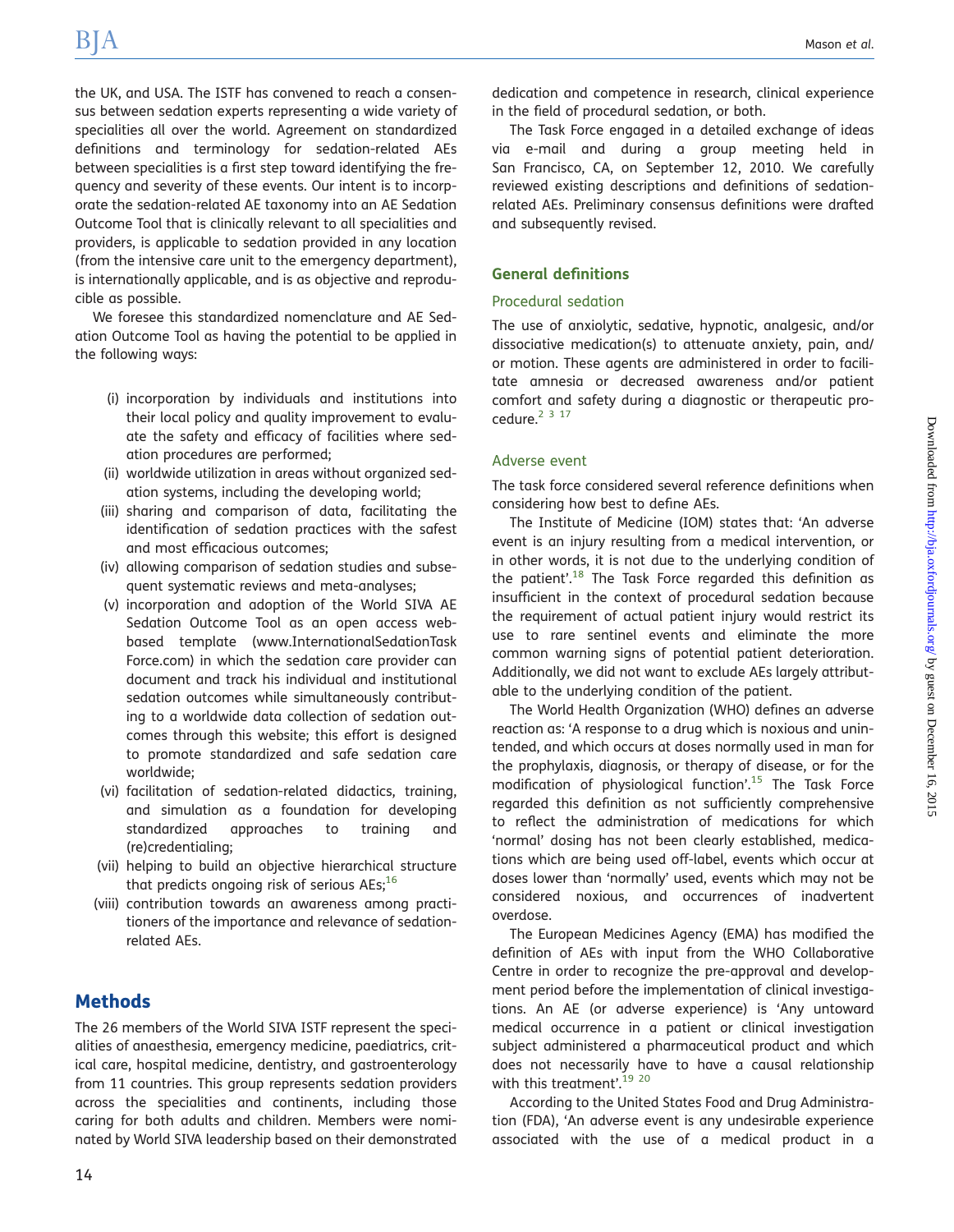After consideration of the above, the Task Force incorporated elements of the IOM, WHO, EMA, and FDA definitions of AEs into a definition that is specific to sedation-related occurrences: 'Unexpected and undesirable response(s) to medication(s) and medical intervention used to facilitate procedural sedation and analgesia that threaten or cause patient injury or discomfort'.

#### AE definitions: thresholds vs interventions

The most critical decision point for the Task Force was whether to devise definitions based upon events and thresholds, or to instead endorse a novel but controversial intervention-oriented philosophy. $17$  The first approach is currently in widespread use for both hospital quality assurance and sedation research. Examples of such 'events and thresholds' are: apnoea for  $>$ 30 s, oxygen desaturation <90% persisting for 30 s or more, end-tidal  $CO<sub>2</sub>$  change of  $>10$  mm Hg, and systolic arterial pressure  $<$  90 mm Hg or below the 5th normal percentile for age in children.

#### Events and thresholds

The primary disadvantage to the 'event and threshold' approach is that clinicians rarely agree on optimal thresholds—hence the unacceptable diversity of definitions currently in use. A second challenge is subjectivity or errors in implementation. Apnoea, for example, might logically be defined as the absence of respiratory effort for  $>$ 30 s. However, when respiratory cessation actually occurs, the complete focus of the sedationist is patient monitoring and rescue (if needed), with little or no effort devoted to accurately timing the length of the event. Later estimation by the practitioner is unlikely to be consistently reliable. Furthermore, a prompt intervention will preclude the identification of apnoea, as the requisite 30 s time span was not met and then by this definition, apnoea then did not occur.

A final disadvantage to events and thresholds is that they often do not correlate with clinical importance or critical adverse outcomes. Defining hypoxia as an oxygen saturation at any time of  $<$ 90% may seem logical on first glance, but would unfairly classify as an AE a deeply sedated, closely monitored patient breathing room air whose oxygen saturation slowly and transiently reaches 89% before slowly normalizing without intervention. Conversely, consider a patient breathing room air who exhibits short periods of breath-holding which is accompanied by oxygen desaturation to 90%. A rapid intervention with positive pressure ventilation and oxygen during these periods is able to reverse the situation in  $<$ 30 s. Because of the quick intervention, neither apnoea nor desaturation is identified. An additional challenge is how to apply such a definition to patients with diminished baseline oxygen saturations (e.g. congenital cardiac conditions, cystic fibrosis, chronic obstructive pulmonary disease). Finally, such a definition cannot be

applied in resource-limited world regions lacking access to pulse oximetry.

#### Intervention orientation

Given these limitations to events and thresholds, the recent Quebec Guidelines for sedation research used the novel approach of defining AEs based primarily upon interventions performed on their behalf.<sup>[17](#page-6-0)</sup> For example, they defined oxygen desaturation not using any specific numerical threshold, but rather as 'oxygen desaturation and one or more interventions (are) performed with the intention of improving the oxygen saturation'. Qualifying interventions could be major (e.g. intubation, assisted ventilation) or minor (e.g. verbal command to breathe, tactile stimulation, airway repositioning, starting or increasing supplemental oxygen).

The driving impetus behind intervention-based definitions is that they better predict clinical importance and are more easily identifiable. AEs that are brief or resolve spontaneously are likely less significant and foreboding of patient injury than those in which the sedation care provider feels compelled to  $act.<sup>17</sup>$  $act.<sup>17</sup>$  $act.<sup>17</sup>$  A second strength of this orientation is that the act of performing an intervention is more objective and unambiguous, and thus more likely to be recorded in a standardized, reproducible fashion than something less concrete such as the estimated duration of apnoea.

An intervention-based approach is not without disadvantages and limitations. First, not all interventions should be weighted equally. For example, if a patient experiences a slow decrease in oxygen saturation (the trend is downwards) from 99% to 97% and the sedation care provider elects to add supplemental oxygen as a non-urgent precaution, this must be coded as an oxygen desaturation AE using the intervention-based definition discussed earlier. A second and more disturbing downside to intervention-based definitions is that clinicians' thresholds for intervention are not always the same and a baseline level of sedation proficiency must be assumed. What if serious oxygen desaturation or apnoea occurs and the clinician simply fails to intervene? No set of AE definitions can effectively compensate for a lack of suitable training, experience, and judgement. Will the intervention-based approach tempt sedation care providers to refrain from a rescue action in order to avoid coding an AE? Although initial rescue may be delayed, it must be assumed that a serious event will lead to a critical, identifiable outcome should there be no intervention.

#### Task Force amalgamation

The intervention-based approach was widely favoured by the Task Force and was judged ideal for sedation research. However, its disadvantages for our purposes were that, as currently described, it does not stratify AEs by clinical importance to facilitate outcome stratification and quality assurance. $17$  Furthermore, it might not as readily translate to non-hospital or international settings with limited training resources, experience, or both. An additional limitation is that we felt that our tool needed to explicitly recognize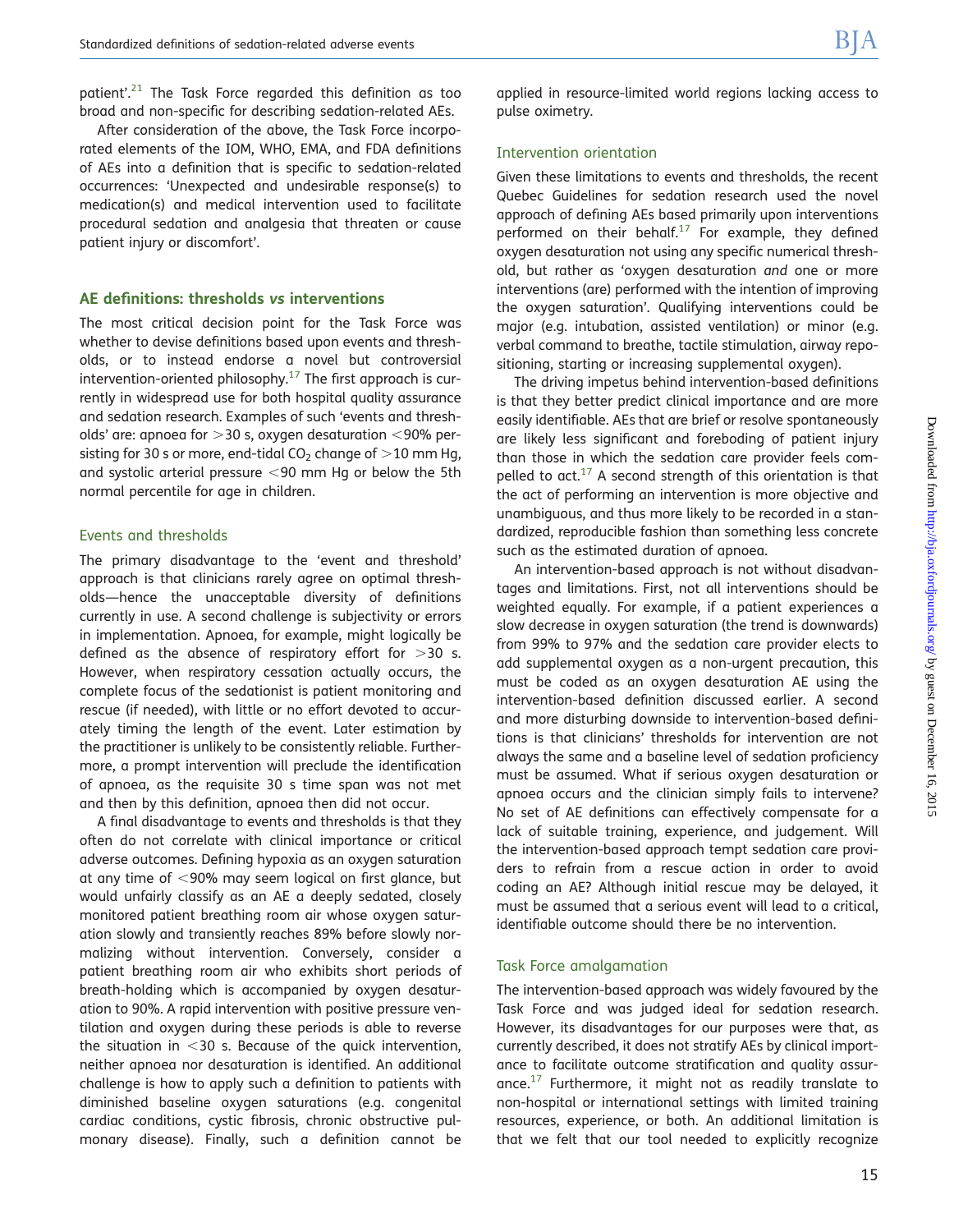catastrophic outcomes, for example, permanent neurological deficit and death. Finally, given our focus on quality assurance, we judged it optimal for such a tool to include the more serious underlying factors that precipitated or materially contributed to the occurrence.

After carefully weighing the issues, the Task Force elected to present an amalgamated taxonomy founded upon the intervention-based paradigm, but also including event and threshold-based descriptors of the most serious AEs and outcomes. The addition of these items as a failsafe should enable the tool to consistently identify 100% of clinically important occurrences by all practitioners in all settings.

# Tool organization

The tool devised by the Task Force is configured as a check box form suitable for use on a web page or paper document, or as part of an electronic medical record (Fig. [1](#page-4-0)). It characterizes each AE across three domains: description, intervention, and outcome. This tool is meant to be as objective as possible. To this end, it does not require that a depth of sedation be assigned, as it was the opinion of the Task Force that the current markers for depth of sedation require subjective interpretation of patient response to verbal, tactile, and painful stimulation. $2^{22-25}$  $2^{22-25}$  $2^{22-25}$  $2^{22-25}$  $2^{22-25}$  This tool is a five-step process that requires the identification and description of the AE, the intervention performed, the outcome, and the overall severity of the AE. The specific features within each domain define the severity or clinical importance of the AE: sentinel, moderate, minor, or minimal. It is expected that severity levels will often differ between the domains for a given AE; however, the most serious severity level of the three is the one ultimately assigned by the tool.

# Sentinel AEs

Sentinel AEs are the most serious and represent those critical enough to pose a real or major imminent risk of patient injury. Once recognized, they warrant immediate and aggressive rescue interventions. Once clinically concluded, they warrant immediate reporting within sedation care systems, and the highest level of peer scrutiny for continuous quality improvement.

The Joint Commission term 'Sentinel' was chosen because its meaning is already well known within most North Ameri-can healthcare systems and recognized by many worldwide.<sup>[4](#page-6-0)</sup> As defined by the Commission, 'A sentinel event is an unexpected occurrence involving death or serious physical or psychological injury, or the risk thereof. Serious injury specifically includes loss of limb or function. The phrase "or the risk thereof" includes any process variation for which a recurrence would carry a significant chance of a serious adverse outcome. Such events are called "sentinel" because they signal the need for immediate investigation and response'.<sup>[4](#page-6-0)</sup>

As shown in Figure [1,](#page-4-0) sentinel AEs are defined as any one or more of the following conditions described below.

# Description of AE

Oxygen desaturation, severe or prolonged (defined as any oxygen saturation  $<$ 75% or an oxygen saturation  $<$ 90% for  $>60$  s), apnoea, prolonged (defined as cessation of respirations for  $>60$  s); cardiovascular collapse/shock (defined as clinical evidence of inadequate perfusion); or cardiac arrest (defined as an absent pulse).

## Interventions performed with the intent of treating the AE

Chest compressions, tracheal intubation, or the administration of neuromuscular blockers (e.g. succinylcholine), vasopressors including epinephrine, or atropine (with the intent to treat bradycardia rather than hypersalivation).

# Outcome of AE

Permanent neurological deficit, pulmonary aspiration syndrome (defined as known or suspected inhalation of foreign material such as gastric contents into the respiratory tract associated with new or worsening respiratory signs), or death. $26$  27

# Moderate AEs

Moderate AEs are those that, while not sentinel, are serious enough to endanger the patient if not promptly managed. Once clinically concluded, moderate AEs warrant timely reporting within sedation care systems and periodic peer scrutiny for continuous quality improvement.

As shown in Figure [1,](#page-4-0) moderate AEs are defined as any one or more of the following conditions described below.

#### **Description**

AEs are labelled moderate only if they are associated with a moderate intervention or outcome, that is, there are no specific descriptions that alone define a moderate AE.

# Interventions performed with the intent of treating the AE

Administration of bag valve mask (i.e. positive pressure) ventilation or continuous positive airway pressure, insertion of laryngeal mask airway or oral/nasal airway, or the administration of sedative reversal agents (i.e. naloxone, flumazenil), rapid (rate of administration as quickly as possible) i.v. fluids, or i.v. anticonvulsants.

# Outcome of AE

Unplanned hospitalization or escalation of care (e.g. transfer from ward to intensive care or prolonged hospitalization).

# Minor AEs

Minor AEs are those encountered periodically in most sedation settings that pose little threat or danger of permanent harm to the patient, given appropriate sedation care provider skills and monitoring. A highly organized and established sedation care system providing a high volume of sedations might choose to record them on monitoring records and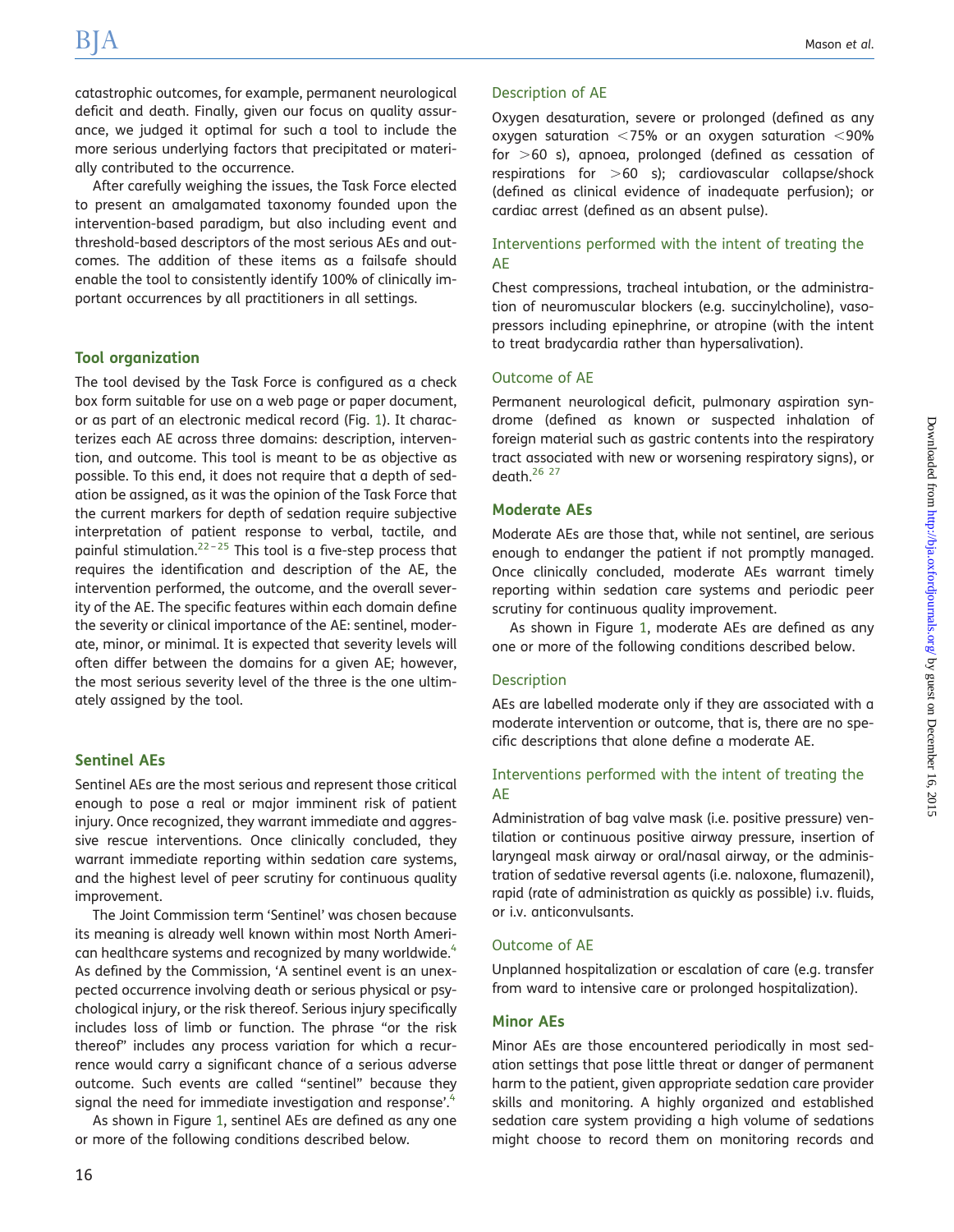<span id="page-4-0"></span>

|                                                               | World SIVA adverse sedation event recording tool configured for a web page or paper form.<br>Completion of this tool requires execution of all five steps. Responses to each step will often                                                                                                                                       |                                                                                                                                                                                                                                                                                                                                                                                                        |                                                                                                                                                                  |                                                                                                                                                                                                                                                                                                                                                                                                                                       |                                                              |
|---------------------------------------------------------------|------------------------------------------------------------------------------------------------------------------------------------------------------------------------------------------------------------------------------------------------------------------------------------------------------------------------------------|--------------------------------------------------------------------------------------------------------------------------------------------------------------------------------------------------------------------------------------------------------------------------------------------------------------------------------------------------------------------------------------------------------|------------------------------------------------------------------------------------------------------------------------------------------------------------------|---------------------------------------------------------------------------------------------------------------------------------------------------------------------------------------------------------------------------------------------------------------------------------------------------------------------------------------------------------------------------------------------------------------------------------------|--------------------------------------------------------------|
|                                                               | occupy different columns.                                                                                                                                                                                                                                                                                                          |                                                                                                                                                                                                                                                                                                                                                                                                        |                                                                                                                                                                  |                                                                                                                                                                                                                                                                                                                                                                                                                                       |                                                              |
|                                                               | Step 1: Was there one or more adverse events associated with this sedation encounter?                                                                                                                                                                                                                                              |                                                                                                                                                                                                                                                                                                                                                                                                        |                                                                                                                                                                  |                                                                                                                                                                                                                                                                                                                                                                                                                                       |                                                              |
|                                                               | o No, this form is now complete.                                                                                                                                                                                                                                                                                                   |                                                                                                                                                                                                                                                                                                                                                                                                        | o Yes, fill out remainder of form below.                                                                                                                         |                                                                                                                                                                                                                                                                                                                                                                                                                                       |                                                              |
|                                                               | Step 2: Please DESCRIBE the adverse events(s). Check all that apply.<br>Minimal risk descriptors                                                                                                                                                                                                                                   | Minor risk descriptors                                                                                                                                                                                                                                                                                                                                                                                 |                                                                                                                                                                  | Sentinel risk descriptors                                                                                                                                                                                                                                                                                                                                                                                                             |                                                              |
|                                                               | o Vomiting / Retching<br>o Subclinical respriatory<br>depression <sup>a</sup><br>O Muscle rigidity,<br>myoclonus<br>o Hypersalivation<br>o Paradoxical response <sup>b</sup><br>o Recovery agitation <sup>c</sup><br>O Prolonged recovery <sup>d</sup><br>Minimal risk<br>Minor risk<br>o No intervention<br>o Airway<br>performed | O Oxygen desaturation (75-90%)<br>for $< 60$ s<br>o Apnoea, not prolonged<br>o Airway obstruction<br><b>o</b> Failed sedation <sup>e</sup><br>O All ergic reaction without<br>anaphylaxis<br>o Bradycardia <sup>f</sup><br><b>o</b> Tachycardia <sup>t</sup><br>Hypotension <sup>f</sup><br>o<br>Hypertension <sup>†</sup><br>$\circ$<br>Seizure<br>о<br>repositioning<br><b>O</b> Tactile stimulation | Moderate risk<br>o Bag valve mask-<br>assisted ventilation                                                                                                       | o Oxygren desaturation,<br>severe (<75% at any<br>time) or prolonged<br>$(<,90\%$ for $>60$ s)<br>O Apnoea, prolonged (>60 s)<br>o Cardiovascular collapse/<br>shock <sup>g</sup><br>o Cardiac arrest/absent<br>pulse<br>Step 3: Please note the INTERVENTIONS performed to treat the adverse events(s). Check all that apply.<br>Sentinel intervention<br>o Chest compressions<br>O Tracheal intubation<br>or the administration of: | o Other,<br>specify<br>below<br>o Other,<br>specify<br>below |
|                                                               | Administration of:<br>o Additional<br>sedative(s)<br>o Antiemetic<br>O Antihistamine                                                                                                                                                                                                                                               | or the administration of:<br>o Supplemental<br>oxygen, new or<br>increased<br>o Antisialogogue<br>$\circ$<br>о                                                                                                                                                                                                                                                                                         | <b>O</b> Laryngeal mask<br>airway<br>o Oral/nasal airway<br>o CPAP<br>or the administration of:<br>o Reversal agents<br>Rapid i.v. fluids<br>Anticonvulsant i.v. | o Neuromuscular<br>block<br>o Pressor /<br>epinephrine<br>o Atropine to treat<br>bradycardia                                                                                                                                                                                                                                                                                                                                          |                                                              |
|                                                               | Step 4: Please note the OUTCOME of the adverse events(s). Check all that apply.                                                                                                                                                                                                                                                    |                                                                                                                                                                                                                                                                                                                                                                                                        |                                                                                                                                                                  |                                                                                                                                                                                                                                                                                                                                                                                                                                       |                                                              |
|                                                               | Minimal risk outcome                                                                                                                                                                                                                                                                                                               | Moderate risk outcome                                                                                                                                                                                                                                                                                                                                                                                  |                                                                                                                                                                  |                                                                                                                                                                                                                                                                                                                                                                                                                                       |                                                              |
|                                                               | O No adverse outcome                                                                                                                                                                                                                                                                                                               | O Unplanned hospitalisation<br>or escalation of care <sup>h</sup>                                                                                                                                                                                                                                                                                                                                      | $\circ$<br>Death<br>$\circ$                                                                                                                                      | Sentinel outcome<br>Permanent neurological deficit<br>o Pulmonary aspiration syndrome <sup>i</sup>                                                                                                                                                                                                                                                                                                                                    | O Other,<br>specify<br>below                                 |
|                                                               |                                                                                                                                                                                                                                                                                                                                    |                                                                                                                                                                                                                                                                                                                                                                                                        |                                                                                                                                                                  | Step 5: Assign a SEVERITY rating to the adverse event(s) associated with this sedation encounter.                                                                                                                                                                                                                                                                                                                                     |                                                              |
| $\circ$<br>o<br>o                                             |                                                                                                                                                                                                                                                                                                                                    |                                                                                                                                                                                                                                                                                                                                                                                                        |                                                                                                                                                                  | If there are any options checked in the Sentinel columns above, then this is a Sentinel <sup>j</sup> adverse event.<br>If the most serious option(s) checked above are Moderate risk, then this is a Moderate <sup>k</sup> risk adverse event.<br>If the most serious option(s) checked above are Minor risk, then this is a Minor risk adverse event.                                                                                |                                                              |
|                                                               |                                                                                                                                                                                                                                                                                                                                    |                                                                                                                                                                                                                                                                                                                                                                                                        |                                                                                                                                                                  | If the most serious option(s) checked above are Minimal risk, then this is a Minimal <sup>m</sup> risk adverse event.                                                                                                                                                                                                                                                                                                                 |                                                              |
|                                                               | Additional details (including 'other' enteries):                                                                                                                                                                                                                                                                                   |                                                                                                                                                                                                                                                                                                                                                                                                        |                                                                                                                                                                  |                                                                                                                                                                                                                                                                                                                                                                                                                                       |                                                              |
|                                                               | Footnotes:<br>depression that do not manifest clinically.                                                                                                                                                                                                                                                                          |                                                                                                                                                                                                                                                                                                                                                                                                        |                                                                                                                                                                  | "Subclinical respiratory depression" is defined as capnographic abnormalities suggesting respiratory                                                                                                                                                                                                                                                                                                                                  |                                                              |
|                                                               |                                                                                                                                                                                                                                                                                                                                    |                                                                                                                                                                                                                                                                                                                                                                                                        |                                                                                                                                                                  | "Paradoxical response" is defined as unanticipated restlessness or agitation in response to sedatives.                                                                                                                                                                                                                                                                                                                                |                                                              |
|                                                               | include crying, agitation, delirium, dysphoria, hallucinations, or nightmares.                                                                                                                                                                                                                                                     |                                                                                                                                                                                                                                                                                                                                                                                                        |                                                                                                                                                                  | "Recovery agitation" is defined as abnormal patient affect or behaviors during the recovery phase that can                                                                                                                                                                                                                                                                                                                            |                                                              |
|                                                               | "Prolonged recovery" is defined as failure to return to baseline clinical status within 2 hours.                                                                                                                                                                                                                                   |                                                                                                                                                                                                                                                                                                                                                                                                        |                                                                                                                                                                  |                                                                                                                                                                                                                                                                                                                                                                                                                                       |                                                              |
|                                                               | >25% from baseline.                                                                                                                                                                                                                                                                                                                |                                                                                                                                                                                                                                                                                                                                                                                                        |                                                                                                                                                                  | "Failed sedation" is defined as inability to attain suitable conditions to humanely perform the procedure.<br>Alteration in vitals signs (bradycardia, tachycardia, hypotension, hypertension) is defined as a change of                                                                                                                                                                                                              |                                                              |
|                                                               | "Cardiovascular collapse/shock" is defined as clinical evidence of inadequate perfusion.                                                                                                                                                                                                                                           |                                                                                                                                                                                                                                                                                                                                                                                                        |                                                                                                                                                                  |                                                                                                                                                                                                                                                                                                                                                                                                                                       |                                                              |
|                                                               |                                                                                                                                                                                                                                                                                                                                    |                                                                                                                                                                                                                                                                                                                                                                                                        |                                                                                                                                                                  | Examples of "escalation of care" include transfer from ward to intensive care, and prolonged hospitalisation.<br>"Pulmonary aspiration syndrome" is defined as known or suspected inhalation of foreign material such as                                                                                                                                                                                                              |                                                              |
| o<br>a.<br>b.<br>c.<br>d.<br>е.<br>f.<br>g.<br>h.<br>i.<br>j. | gastric contents into the respiratory tract associated with new or worsening respiratory signs.<br>peer scrutiny for continuous quality improvement.                                                                                                                                                                               |                                                                                                                                                                                                                                                                                                                                                                                                        |                                                                                                                                                                  | "Sentinel" adverse events are those critical enough to represent real or serious imminent risk of serious and<br>major patient injury. Once recognized, they warrant immediate and aggressive rescue interventions. Once<br>clinically concluded, they warrant immediate reporting within sedation care systems, and the highest level of                                                                                             |                                                              |

m. "Minimal" adverse events are those that alone present no danger of permanent harm to the patient.

Fig 1 World SIVA adverse sedation event-reporting tool.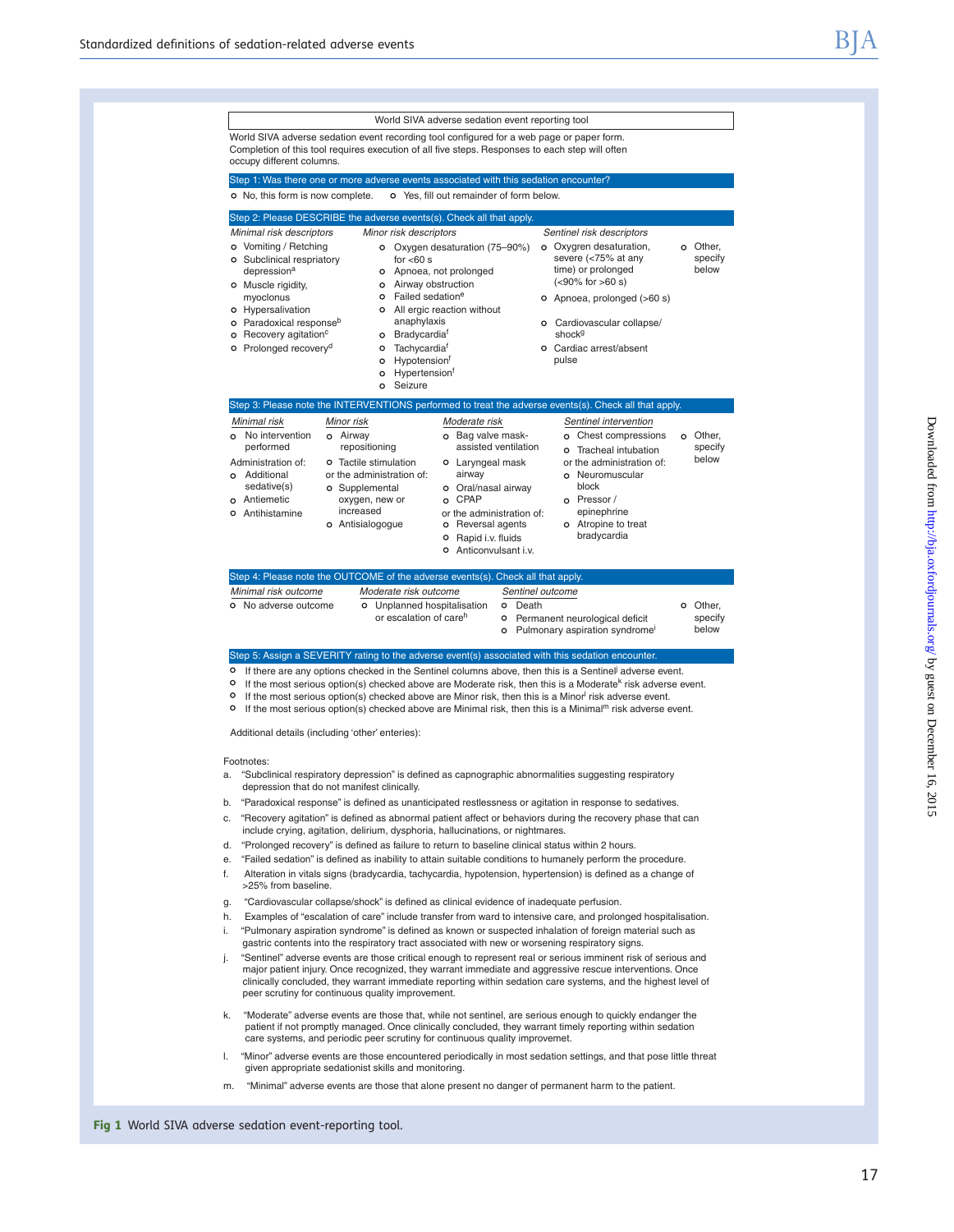not routinely track them for continuous quality improvement. However, it is prudent for settings with more limited experience, resources, or both to track these events to best monitor the care provided.

As shown in Figure [1,](#page-4-0) minor AEs are defined as any one or more of the following conditions described below.

#### Description of AE

Oxygen desaturation (75-90% for  $<$  60 s), airway obstruction, failed sedation (defined as inability to attain suitable conditions to humanely perform the procedure), allergic reaction without cardiovascular collapse, alteration in vitals signs (bradycardia, tachycardia, hypotension, hypertension) at  $>$  25% from baseline, or seizure.

#### Interventions performed with the intent of treating the AE

Airway repositioning, tactile stimulation, airway suctioning, the addition of supplemental oxygen (or increase if already in place), or the administration of an antisialogogue.

#### **Outcome**

These AEs are not associated with injury or permanent outcome.

## Minimal AEs

Minimal AEs are those that alone present no danger of permanent harm to the patient. They should be routinely noted on monitoring records but may or may not be tracked for continuous quality improvement based on local concerns and resources.

As shown in Figure [1](#page-4-0), minimal AEs are defined as any one or more of the following conditions described below.

#### Description of AE

Vomiting/retching, subclinical respiratory depression (defined as capnographic abnormalities suggesting respiratory depression that do not manifest clinically), muscle rigidity or myoclonus, hypersalivation, paradoxical response to sedation (defined as unanticipated restlessness or agitation in response to sedatives), recovery agitation (defined as abnormal patient affect or behaviours during the recovery phase that can include crying, agitation, delirium, dysphoria, hallucinations, or nightmares), or prolonged recovery (defined as failure to return to baseline clinical status within 2 h).

#### Interventions performed with the intent of treating the AE

Administration of additional sedatives (with the purpose of treating an AE such as paradoxical response to sedation), antiemetics, or antihistamines.

#### Outcome of AE

These AEs are not associated with injury or permanent outcome.

## Incorporation of standardized AEs into an AE sedation tool outcome

We advocate adoption of the tool shown in the figure by sedation and training systems worldwide to document and track AEs, when they occur, after each sedation encounter. This could be in the form of a paper document, a computerized page from an electronic medical record, or an Internet-based web log ([www.InternationalSedationTaskForce.com\)](www.InternationalSedationTaskForce.com).

The tool that we present is unique, in that it is not intended to track every sedation encounter, but rather just those that result in an AE. By minimizing the data collection for the majority of sedations, we hope that this tool will enhance the cooperation and participation of sedation care providers worldwide and serve the ultimate goal of facilitating accurate data capture.

This use of four progressive categories of clinical importance permits the tool to be used by all sedation providers and to be adapted to any setting. A highly organized and established sedation care system providing a high volume of sedations, for example, might appropriately only need to track the top two acuity levels of AEs. In other settings with less experience, resources, or both, it may be appropriate to track most or all acuity levels to best monitor the care provided. Although the definitions of AEs and the assigned acuity may be the subject of debate among providers, this consensus document, if followed, could lay the foundation of collecting and presenting outcome-related data using standardized definitions. These definitions, collected with accompanying patient characteristics and other sedation-related details (sedation agent, dosage, type of procedure, ASA score, etc.), will provide important first steps at aggregating data from a variety of specialists worldwide. If adopted, this data collection tool will provide the foundation for evaluating sedation practice and patient outcome across the specialities and continents. Researchers could readily choose certain acuity levels (or groupings thereof) to represent composite endpoints for comparing sedation regimens or protocols.

#### **Implications**

The practice of sedation encompasses multiple specialities, varied clinical settings, and patients of all ages. The ability to evaluate, present, and compare sedation outcomes has been hampered by the lack of consistent definitions and terminology for AEs. These definitions can differ between institutions, individuals, and speciality societies. Without uniform definitions, it is impossible to evaluate and compare sedation-related outcomes. We present a reconfigured approach to the identification of AEs—an approach primarily based upon the need for interventions that unarguably represent an action intended to resolve, relieve, or reverse a sedation-related outcome.

The incorporation of these standardized definitions into a World SIVA AE Sedation Outcome Tool [\(www.AESedation](www.AESedationReporting.com) [Reporting.com,](www.AESedationReporting.com)<www.InternationalSedationTaskForce.com>, <www.WorldSIVA.org>) is intended to present a means for the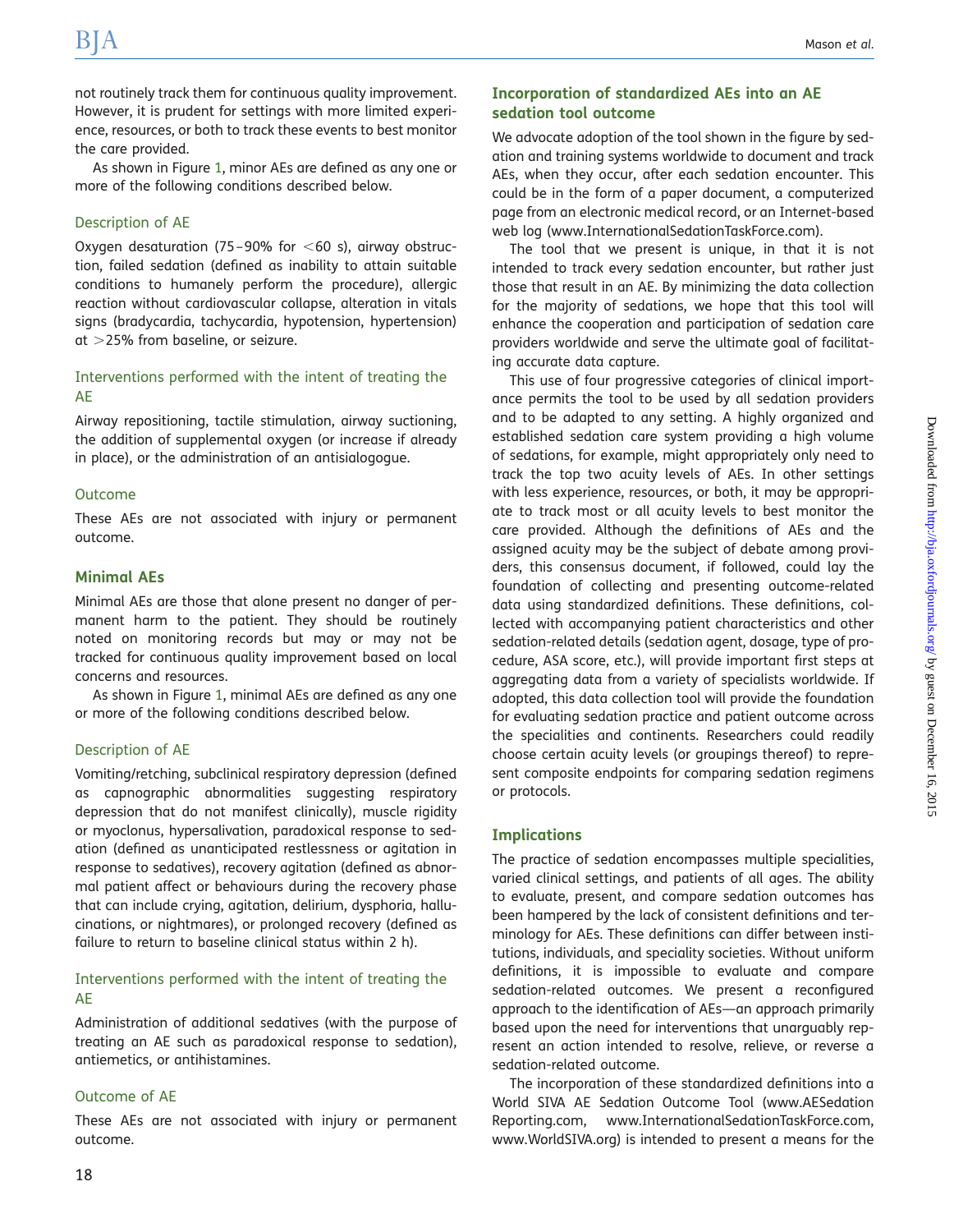<span id="page-6-0"></span>simple, quick, and easy documentation of the standardized AEs. It may be used as supplementary documentation either for every sedation encounter or just those with an AE. Implementation of this tool could be accomplished through completion of a paper form, incorporation into an electronic medical record, or as an open access, free of charge, web-based tool which can store each user's data,

enable shared collection of all users. The adoption of standardized definitions and nomenclature has become a worldwide effort across the specialities and disciplines. The WHO has pioneered the adoption of standardized definitions and processes for medical conditions, biological assays, treatment outcomes, and even surgical checklists. $28-35$  $28-35$  $28-35$  The adoption of surgical checklists, for example, has improved the outcome of patients at those facilities that have adopted the checklist and process.[28 32 34 35](#page-7-0) Currently, there are no standardized definitions for sedation-related outcomes. Completion of this tool with concomitant collection of patient characteristics and sedation-related specifics will allow the collection and aggregation of sedation-related outcomes in a wide range of settings. The Adverse Events Sedation Reporting tool could, if adopted, provide a means to standardize the definitions of sedation-related AEs and provide a benchmark to evaluating sedation practice and outcome.

be downloaded onto individual or group servers, and

# Declaration of interest

K.P.M. has received financial support for investigator-initiated FDA study of dexmedetomidine.

# References

- 1 Cote CJ, Notterman DA, Karl HW, Weinberg JA, McCloskey C. Adverse sedation events in pediatrics: a critical incident analysis of contributing factors. Pediatrics 2000; 105: 805–14
- 2 Krauss B, Green SM. Procedural sedation and analgesia in children. Lancet 2006; 367: 766–80
- 3 Krauss B, Green SM. Sedation and analgesia for procedures in children. N Engl J Med 2000; 342: 938–45
- 4 Sedation and Anesthesia Care Standards. Oakbrook Terrace, IL: Joint Commission on Accreditation of Healthcare Organizations. Available from<http://www.jointcommission.org/>
- 5 Cote CJ, Wilson S. Guidelines for monitoring and management of pediatric patients during and after sedation for diagnostic and therapeutic procedures: an update. Pediatrics 2006; 118: 2587–602
- 6 Practice guidelines for sedation and analgesia by nonanesthesiologists. Anesthesiology 2002; 96: 1004–17
- 7 Godwin SA, Caro DA, Wolf SJ, et al. Clinical policy: procedural sedation and analgesia in the emergency department. Ann Emerg Med 2005; 45: 177–96
- 8 American Dental Association. Guidelines for teaching pain control and sedation to dentists and dental students: as adopted by the October 2007 ADA House of Delegates. Available from [http://www.ada.org/sections/about/pdfs/anxiety\\_guidelines.pdf](http://www.ada.org/sections/about/pdfs/anxiety_guidelines.pdf)
- 9 American Dental Association. Guidelines for the use of sedation and general anesthesia by dentists: as adopted by the October

2007 ADA House of Delegates. Available from [http://www.ada.](http://www.ada.org/sections/about/pdfs/anesthesia_guidelines.pdf) [org/sections/about/pdfs/anesthesia\\_guidelines.pdf](http://www.ada.org/sections/about/pdfs/anesthesia_guidelines.pdf)

- 10 Dumonceau JM, Riphaus A, Aparicio JR, et al. European Society of Gastrointestinal Endoscopy, European Society of Gastroenterology and Endoscopy Nurses and Associates, and the European Society of Anaesthesiology Guideline: Non-anesthesiologist administration of propofol for GI endoscopy. Endoscopy 2010; 42: 960–74
- 11 Vargo JJ, Cohen LB, Rex DK, Kwo PY. Position statement: nonanesthesiologist administration of propofol for GI endoscopy. Gastroenterology 2009; 137: 2161–7
- 12 American Society of Anesthesiologists. Continuum of depth of sedation: definition of general anesthesia and levels of sedation/analgesia. Approved by ASA House of Delegates on October 13, 1999, and last amended on October 21, 2009. Available from [http://www.asahq.org/For-Members/Clinical-](http://www.asahq.org/For-Members/Clinical-Information/Standards-Guidelines-and-Statements.aspx)[Information/Standards-Guidelines-and-Statements.aspx](http://www.asahq.org/For-Members/Clinical-Information/Standards-Guidelines-and-Statements.aspx)
- 13 American Society of Anesthesiologists. Distinguishing Monitored Anesthesia Care ('MAC') from Moderate Sedation/Analgesia (Conscious Sedation). Approved by the ASA House of Delegates on October 27, 2004 and last amended on October 21, 2009. Available from [http://www.asahq.org/For-Members/Clinical-Information/](http://www.asahq.org/For-Members/Clinical-Information/Standards-Guidelines-and-Statements.aspx) [Standards-Guidelines-and-Statements.aspx](http://www.asahq.org/For-Members/Clinical-Information/Standards-Guidelines-and-Statements.aspx)
- 14 Cravero JP, Blike GT, Beach M, et al. Incidence and nature of adverse events during pediatric sedation/anesthesia for procedures outside the operating room: report from the Pediatric Sedation Research Consortium. Pediatrics 2006; 118: 1087–96
- 15 World Health Organization International Drug Monitoring Centre. Adverse event definitions. Available from [http://www.who-umc.](http://www.who-umc.org/DynPage.aspx?id=22680) [org/DynPage.aspx?id=22680](http://www.who-umc.org/DynPage.aspx?id=22680) (accessed 20 September 2010)
- 16 Green SM, Mason KP. Reformulation of the sedation continuum. J Am Med Assoc 2010; 303: 876–7
- 17 Bhatt M, Kennedy RM, Osmond MH, et al. Consensus-based recommendations for standardizing terminology and reporting adverse events for emergency department procedural sedation and analgesia in children. Ann Emerg Med 2009; 53: 426–35.e4
- 18 Institute of Medicine. To Err Is Human, 1999. Available from <http://www.iom.edu> (accessed 20 September 2010)
- 19 European Medicines Agency. ICH Topic E 2 A. Clinical Safety Data Management: Definitions and Standards for Expedited Reporting. Approval by CPMP: November 1994. Date for coming into operation: June 1995. Available from [http://www.ema.europa.eu/](http://www.ema.europa.eu/docs/en_GB/document_library/Scientific_guideline/2009/09/WC500002749.pdf) [docs/en\\_GB/document\\_library/Scientific\\_guideline/2009/09/](http://www.ema.europa.eu/docs/en_GB/document_library/Scientific_guideline/2009/09/WC500002749.pdf) [WC500002749.pdf](http://www.ema.europa.eu/docs/en_GB/document_library/Scientific_guideline/2009/09/WC500002749.pdf)
- 20 European Medicines Agency. ICH Topic E 6 (R1). Guideline for Good Clinical Practice. Note for Guidance on Good Clinical Practice. Final approval by CPMP: July 1996. Date for coming into operation: January 1997. Post step errata (linguistic minor corrections): July 2002. Available from [http://www.ema.europa.eu/docs/](http://www.ema.europa.eu/docs/en_GB/document_library/Scientific_guideline/2009/09/WC500002874.pdf) [en\\_GB/document\\_library/Scientific\\_guideline/2009/09/WC50000](http://www.ema.europa.eu/docs/en_GB/document_library/Scientific_guideline/2009/09/WC500002874.pdf) [2874.pdf](http://www.ema.europa.eu/docs/en_GB/document_library/Scientific_guideline/2009/09/WC500002874.pdf)
- 21 United States Food and Drug Administration. Adverse event definitions. Available from [http://www.fda.gov/safety/medwatch/](http://www.fda.gov/safety/medwatch/howtoreport/ucm053087.htm) [howtoreport/ucm053087.htm](http://www.fda.gov/safety/medwatch/howtoreport/ucm053087.htm) (accessed 20 September 2010)
- 22 Aldrete JA, Kroulik D. A postanesthetic recovery score. Anesth Analg 1970; 49: 924–34
- 23 Malviya S, Voepel-Lewis T, Tait AR. A comparison of observational and objective measures to differentiate depth of sedation in children from birth to 18 years of age. Anesth Analg 2006; 102: 389–94
- 24 Malviya S, Voepel-Lewis T, Tait AR, Merkel S, Tremper K, Naughton N. Depth of sedation in children undergoing computed tomography: validity and reliability of the University of Michigan Sedation Scale (UMSS). Br J Anaesth 2002; 88: 241–5